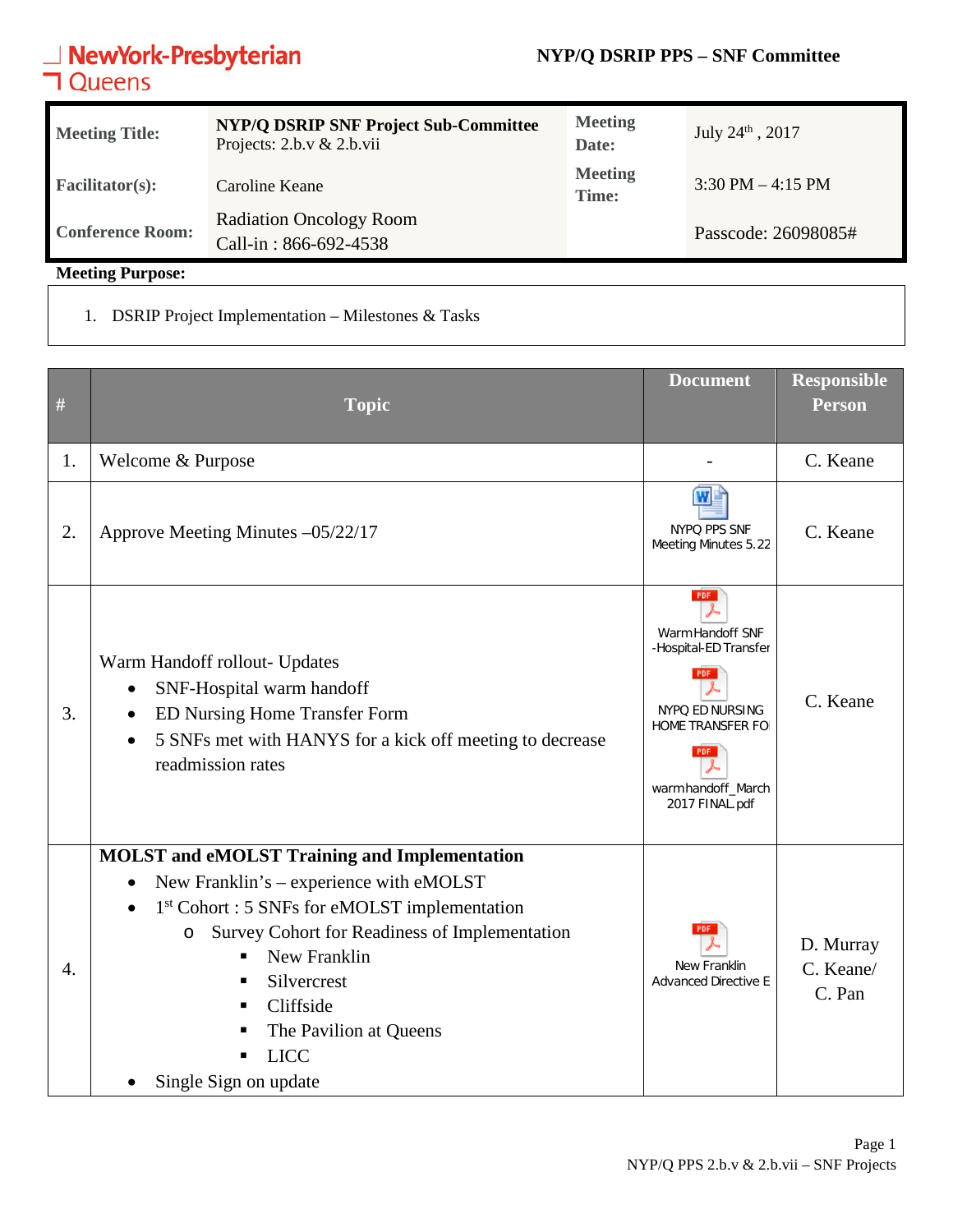### **NYP/Q DSRIP PPS – SNF Committee**

# **NewYork-Presbyterian**<br>**コ**Queens

| 5. | <b>Hospital Rate Benchmark Report &amp; Benchmark</b><br>New Form to standardize data collection :<br>Please submit your readmission to hospitals rate for the quarter<br>$\bullet$<br>(March 2017-May 2017)<br>Are we using the INTERACT hospitalization rate tracker?<br>$\bullet$ | PDF<br>NYPO SNF<br>Readmission rates.pd | C. Keane/ C.<br>Dunkley |
|----|--------------------------------------------------------------------------------------------------------------------------------------------------------------------------------------------------------------------------------------------------------------------------------------|-----------------------------------------|-------------------------|
| 6. | Questions & Open Discussion                                                                                                                                                                                                                                                          |                                         |                         |
|    | Adjourn                                                                                                                                                                                                                                                                              |                                         |                         |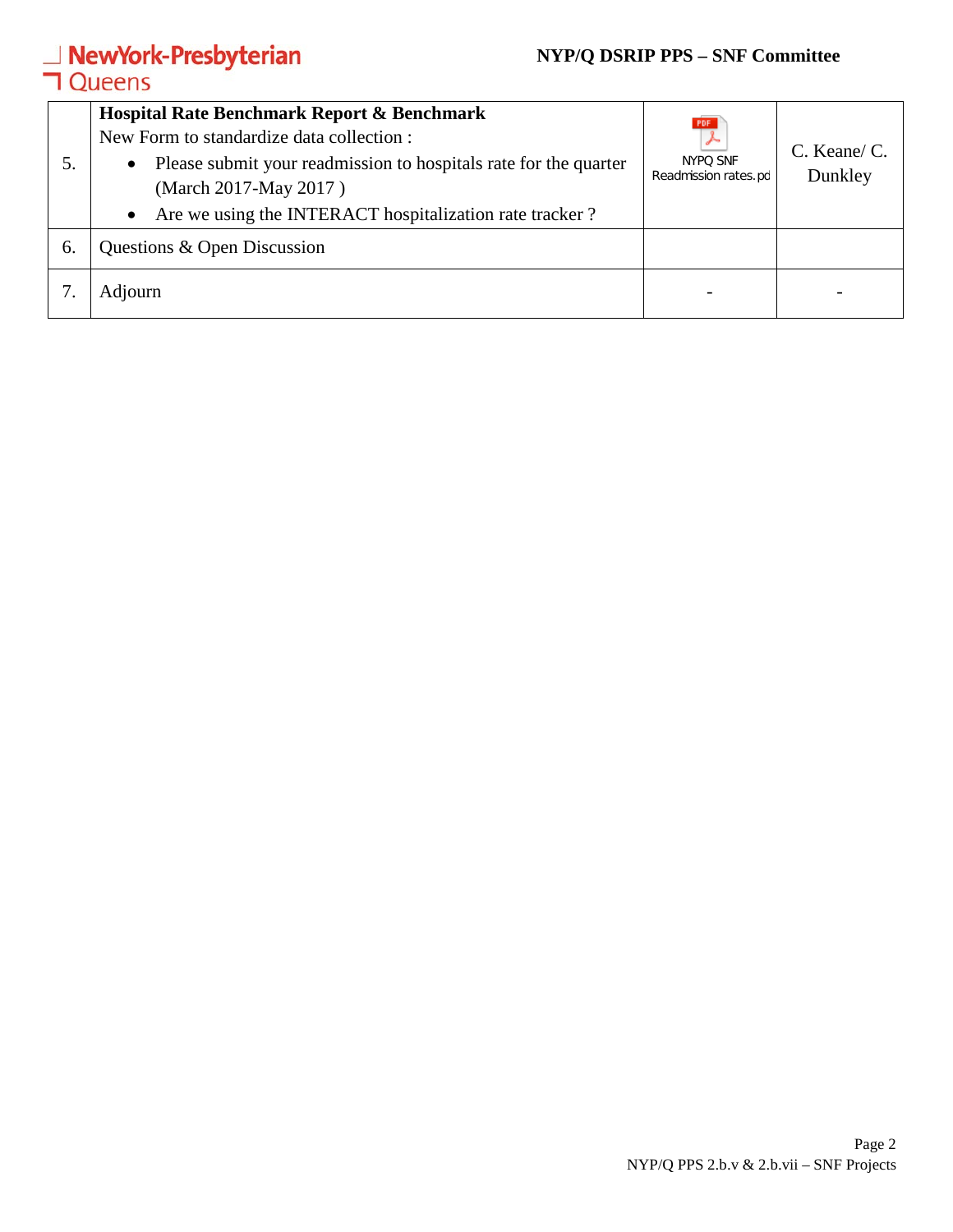## **NewYork-Presbyterian/Queens PPS**

Project 2.b.v & 2.b.vii –SNF *Project Committee Meeting July 24th, 2017 3:30pm –4:15pm EST*

**Attendees**: :C. Watson (Ozanam Hall ) E. Lishansky (Dry Harbor), C. Keane (NYPQ), K. Wiltshire (Elmhurst), D. Lawson (Silvercrest), C. Duffy (St. Mary's ), C. Dunkley (NYPQ), E. Roy ( The Pavilion ), C. Moskowitz (Holliswood ), Audrey (Margaret Tietz), D. Murray (New Franklin), A. Pelman (Union Plaza), J. Pavia (Dry Harbor), M. Gallardo (Rego Park )

| <b>Topic</b> |                                                                                | <b>Discussion</b>                                                                                                                                                                                                                                                                                                                                                                                                                                                                                                                                                                                                                                 | <b>Actions</b>                                                                                                                                                                                                              |
|--------------|--------------------------------------------------------------------------------|---------------------------------------------------------------------------------------------------------------------------------------------------------------------------------------------------------------------------------------------------------------------------------------------------------------------------------------------------------------------------------------------------------------------------------------------------------------------------------------------------------------------------------------------------------------------------------------------------------------------------------------------------|-----------------------------------------------------------------------------------------------------------------------------------------------------------------------------------------------------------------------------|
| 1.           | Agenda:<br>2. Approve<br><b>Meeting</b>                                        | Welcome & Purpose<br>$\bullet$<br><b>Approve Meeting Minutes</b><br>$\bullet$<br>Warm Handoff Rollout Updates<br>$\bullet$<br>MOLST & eMOLST training and Implementation<br>$\bullet$<br>Hospital Readmission Rate Report<br>$\bullet$<br>The Committee reviewed the meeting minutes from<br>$\bullet$<br>5/22/17                                                                                                                                                                                                                                                                                                                                 | N/A<br>$\bullet$<br>The Committee<br>$\bullet$<br>unanimously                                                                                                                                                               |
|              | <b>Minutes:</b><br>C. Keane                                                    |                                                                                                                                                                                                                                                                                                                                                                                                                                                                                                                                                                                                                                                   | approved the meeting<br>minutes.                                                                                                                                                                                            |
| 3.           | Warm<br><b>Handoff</b><br><b>Policy</b><br><b>Updates:</b><br>C. Keane         | HANYS kicked off the first readmission initiative<br>$\bullet$<br>meeting with 5 SNFs to decrease readmission rate. The<br>cohort is at full capacity and the PMO will update the<br>committee of the progress made.<br>PMO is asking for all SNFs to keep a log of warm hand<br>$\bullet$<br>offs to the hospital going forward.<br>The PMO presented the SNF Committed with the<br>$\bullet$<br>Warm Handoff Policy aligning with the MAX series<br>workshop that C. Keane and D. Lawson have attended.<br>Silvercrest and New Franklin did the first Warm<br>Handoff policy pilot have received a positive response.                           | Review and train staff<br>$\bullet$<br>on the Warm Hand off<br>as we are rolling out<br>the warm hand off to<br>all SNFs.<br>Partners track all<br>$\bullet$<br>patients that have had a<br>warm hand off through<br>a log. |
| 4.           | eMOLST<br><b>Training and</b><br>Implementati<br>on:<br>C. Keane/C.<br>Dunkley | The Committee will start with 5 SNFs for the<br>$\bullet$<br>first cohort and educate and train staff for<br>eMOLST implementation once single sign on<br>is live.<br>5 SNFs are The Pavilion, New Franklin,<br>$\bullet$<br>Cliffside, Silvercrest, LICC<br>New Franklin spoke about their experience<br>$\bullet$<br>implementing Emolst at their facility. They had<br>a challenge reconciling MOLST and eMOLST<br>(What is on the order versus what is on the<br>MOLST). It was also a challenge having<br>multiple user names and password sign on<br>throughout the facility. They noticed other<br>facilities and hospitals were not using | Please submit<br>$\bullet$<br>physician champion<br>and system champion<br>at each SNF.                                                                                                                                     |